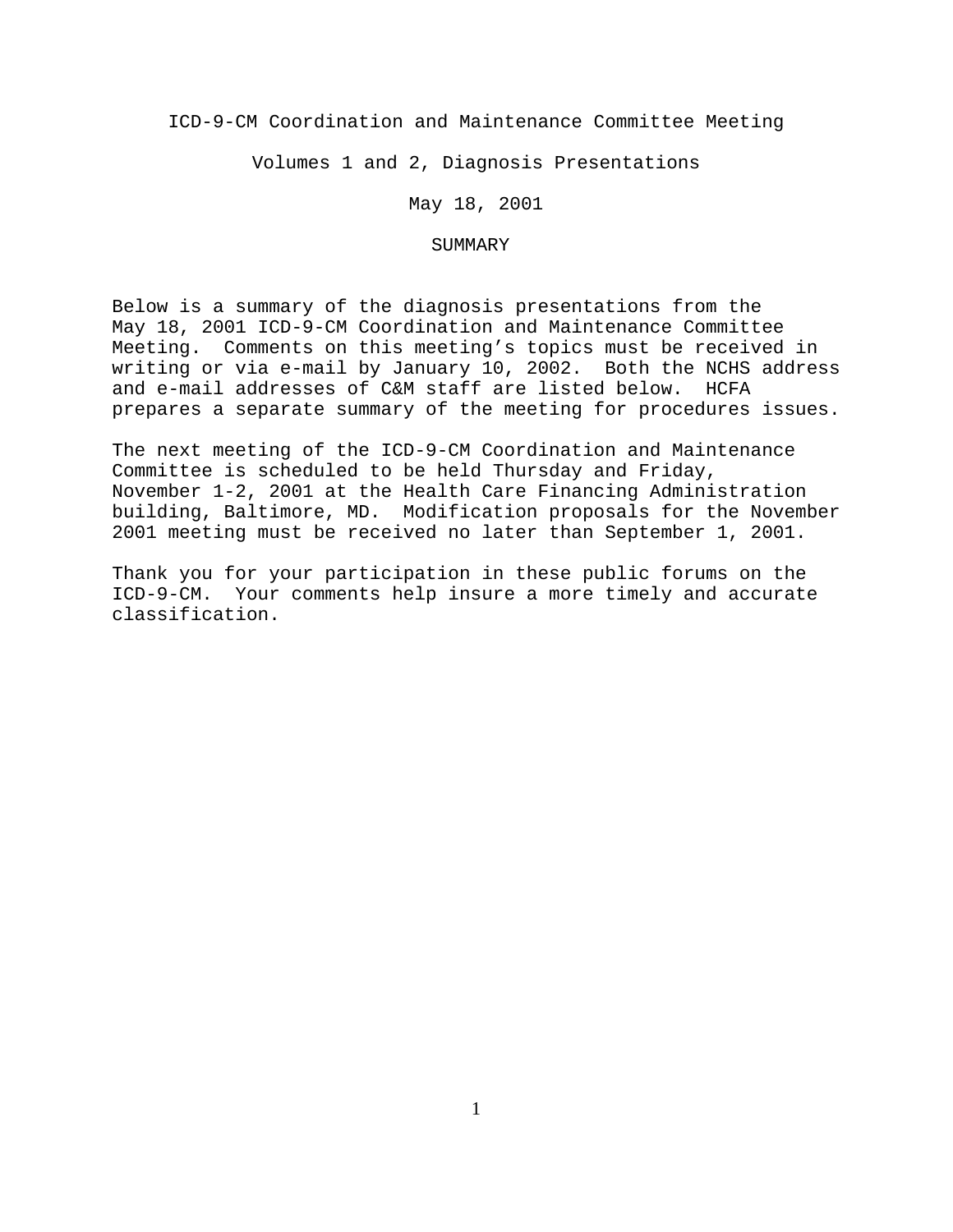ICD-9-CM Coordination and Maintenance Committee Meeting ICD-9-CM Volume 1 and 2, Diagnosis Presentations May 18, 2001 Mailing Address: National Center for Health Statistics ICD-9-CM Coordination and Maintenance Committee 6525 Belcrest Road, Room 1100 Hyattsville, Maryland 20782 Fax: (301)458-4022 Donna Pickett: Room 1100 (301) 458-4200 E-mail: dfp4@cdc.gov Amy Blum: Room 1100 (301) 458-4200 E-mail: alb8@cdc.gov David Berglund: Room 1100 (301)458-4200 E-mail: zhc2@cdc.gov Lizabeth Fisher: Room 1100 (301)458-4200 E-mail: llw4@cdc.gov

NCHS Classification of Diseases web page: http://www.cdc.gov/nchs/icd9.htm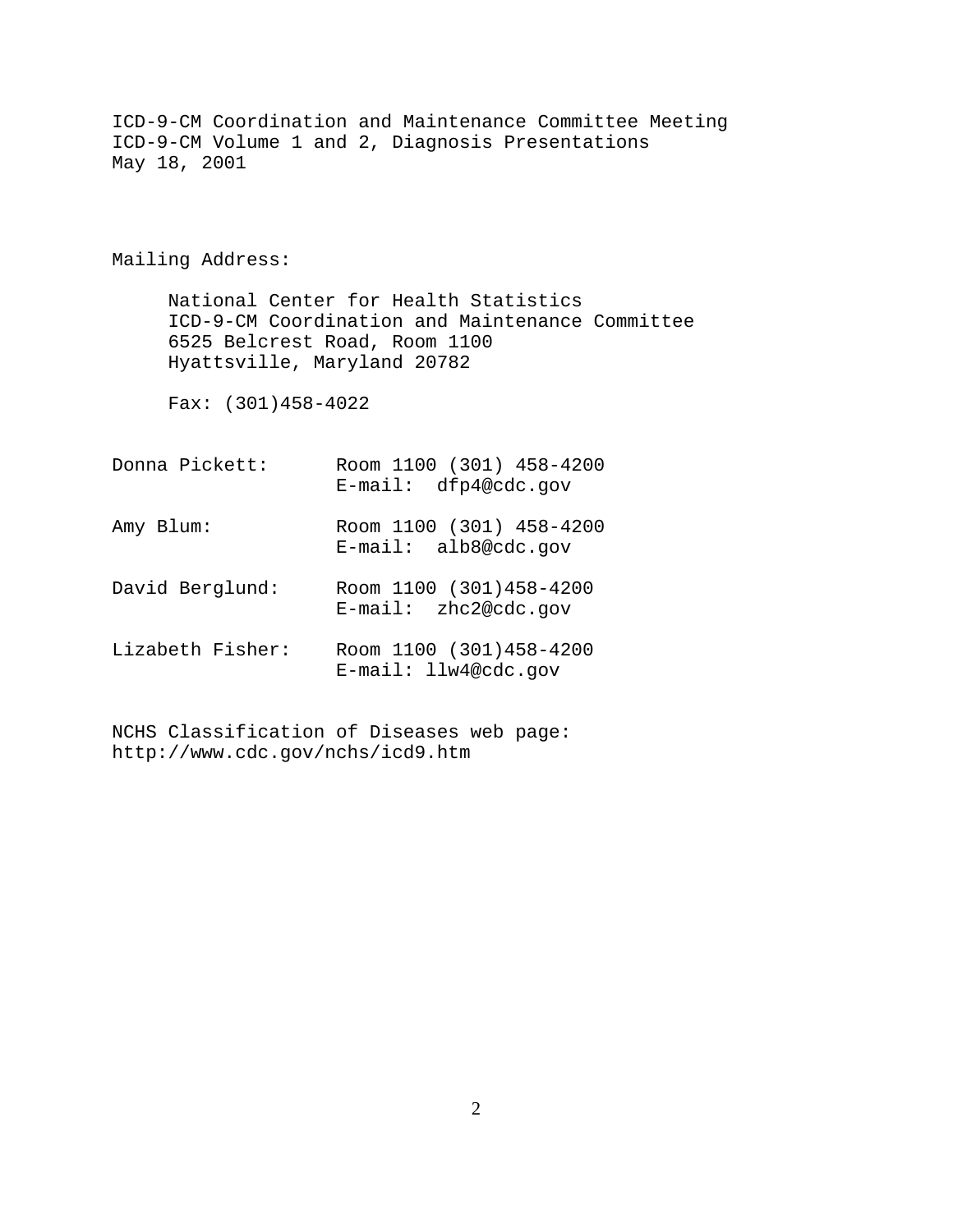#### Welcome and Announcements

Donna Pickett welcomed all in attendance to the diagnosis portion of the C&M meeting.

Final changes are being made to the ICD-10-CM tabular and index.

The ICD-9-CM diagnosis addenda, effective October 1, 2001, will be made available to the American Hospital Association (AHA) next week. AHA will then send the addenda out to interested parties. It will also be posted on the NCHS web site.

A summary of today's meeting as well as the PowerPoint presentation made by Dr. Laura Powers will be posted to the NCHS web site within a few weeks.

Changes to ICD-9-CM resulting from the topics discussed today, if approved, would become affective with the October 1, 2002 addenda.

The proposal entitled "Encounter for high-dose interleukin-2 (IL-2)administration" has been withdrawn at the request of the originator.

Continuing Education certificates were made available at the conclusion of the meeting.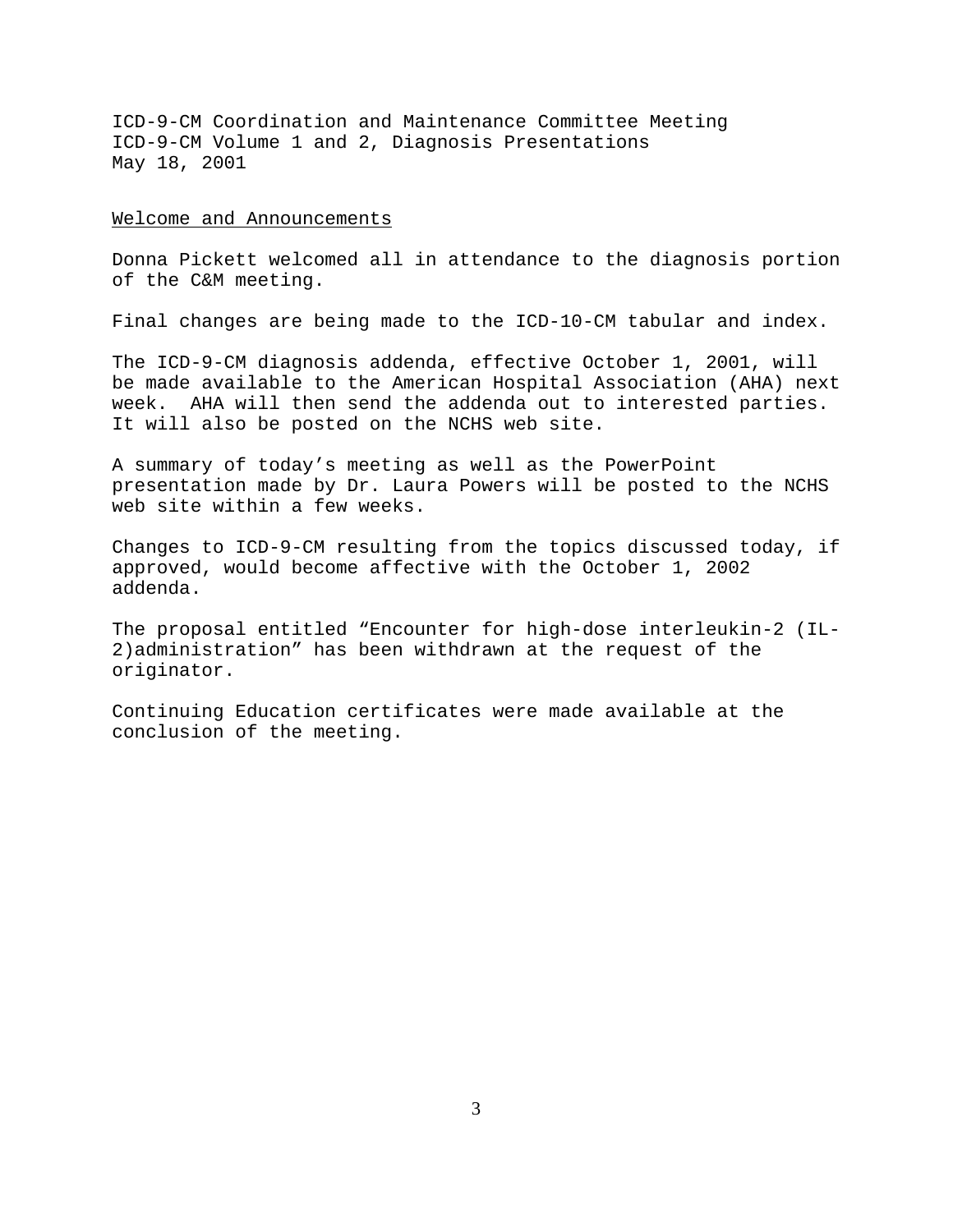SUMMARY OF COMMENTS AND DISCUSSION OF VOLUMES 1 AND 2 TOPICS The following topics were presented at the meeting. (see attached topic packet):

### Critical illness neuropathy

Laura Powers, M.D., representing the American Academy of Neurology, presented this topic. One participant asked whether one could make the assumption that if a patient was in a critical care unit and had a diagnosis of neuropathy they are suffering from critical illness neuropathy. No, usually a neurologist is consulted to evaluate a patient to determine if they have this condition.

# Heart failure

There was much discussion following the presentation of this topic. Concerns were mostly that physicians will not document the specific type of heart failure and therefore the non-specific codes will be used most. Is it really worth new codes then? There would need to be education for physicians as to the coding change so they would be aware that more specific information can be collected about heart failure. One physician stated that this would be an example of ICD-9-CM being "ahead of the curve" because new internists are being instructed on how to determine which type of heart failure the patient has and how that specific diagnosis affects the treatment given to the patient. Documentation will improve as these new physicians enter the field and ICD-9-CM will be ready for that. A representative of Kaiser Permanente, one of the originators of this request, stated that they suggested this coding change to assist them in developing population based patient care. Their physicians want to document the specific type of heart failure but since it cannot be coded they do not. It was suggested that it would not be necessary to have acute vs. chronic since patients are not usually admitted to the hospital for congestive heart failure unless it is acute. Others pointed out that coding acute and chronic in the physician's offices and outpatient clinics is useful to track the patient's disease process and treatment. Additionally, if the patient has this diagnosis as a secondary diagnosis in the hospital it can be useful to know what type of heart failure the patient has and whether it is long standing or not. Participants were encouraged to review the proposal carefully and submit comments as to whether they thought the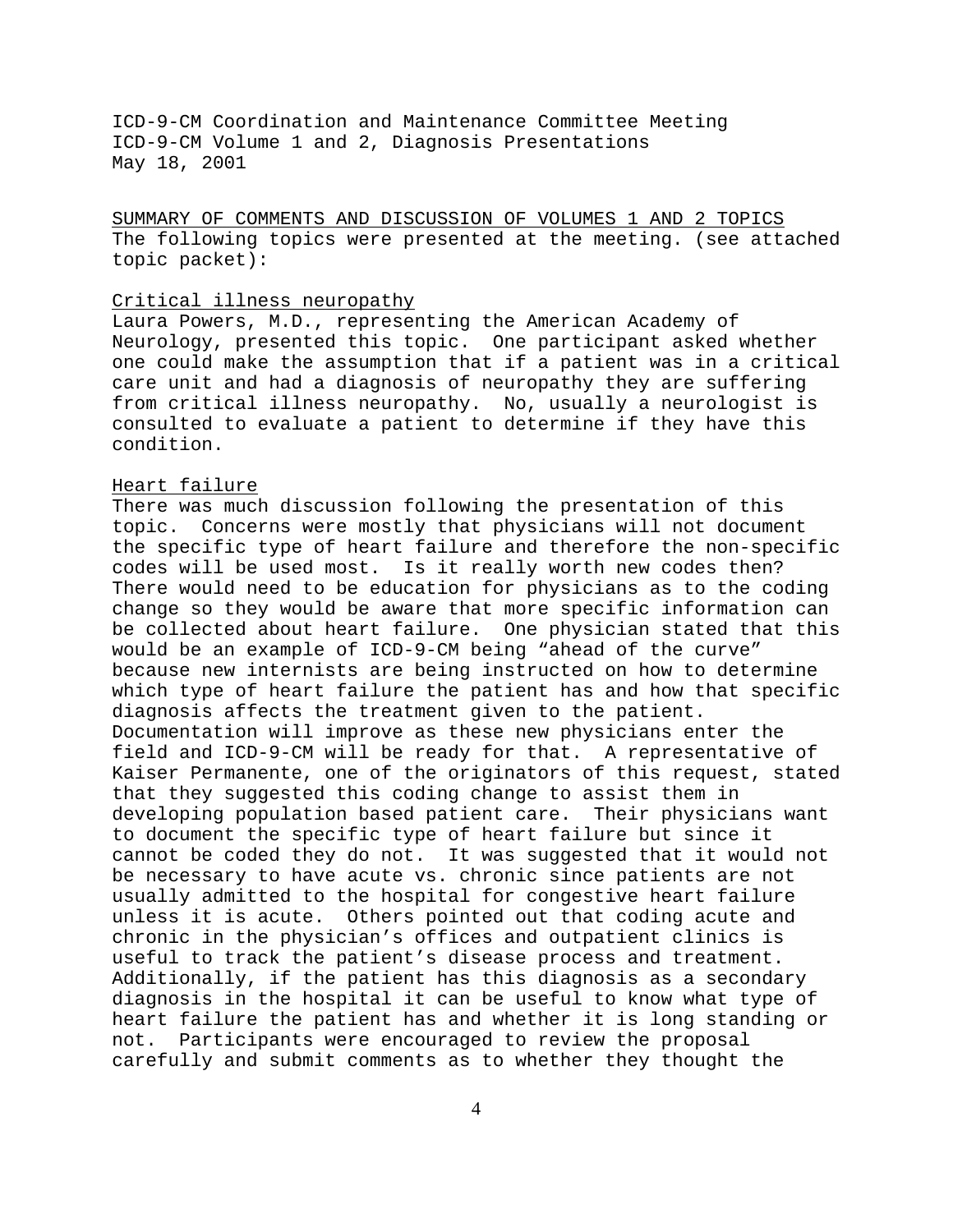number of codes could be reduced without losing the concept of the proposal.

## Gene carrier status

Participants were concerned that the limited number of V codes still available for expansion in ICD-9-CM would be used up quickly if a carrier status code is assigned to every gene related disease. The codes in the new V83 category (Gene carrier status) are intended to be for those which show carrier status only and not those that a patient could subsequently develop. It is only intended to be used for diseases which have the potential to be passed on, genetically, to the next generation. Others were also concerned about the ramifications of giving this information to payers. Codes already exist which have the same potential privacy ramifications. This is being addressed separately as a privacy issue.

Coronary atherosclerosis in heart transplant patients A suggestion was made to change the code title to read "Coronary atherosclerosis of coronary artery of transplanted heart" to eliminate confusion as to whether we are talking about a transplanted artery or heart. This same concept could be coded using V43.2 and the appropriate atherosclerosis code thus eliminating the need for a new code.

#### Ocular torticollis

There were no comments about this proposal.

Supplemental oxygen dependency There were no comments about this proposal.

## Personal history of pre-term labor

The need for the V13.21 code (for the non-pregnant woman)was questioned. Participants from physicians offices and clinics felt that the V13.21 code is necessary to track patients and help to provide pregnancy counseling. It was suggested to add an excludes note at V13.21 for pregnant patients (to use code V23.41).

Fussy infant\excessive crying of infant Participants asked if there were definitions for "fussy", "excessive crying" and "infant". According to the requestor, the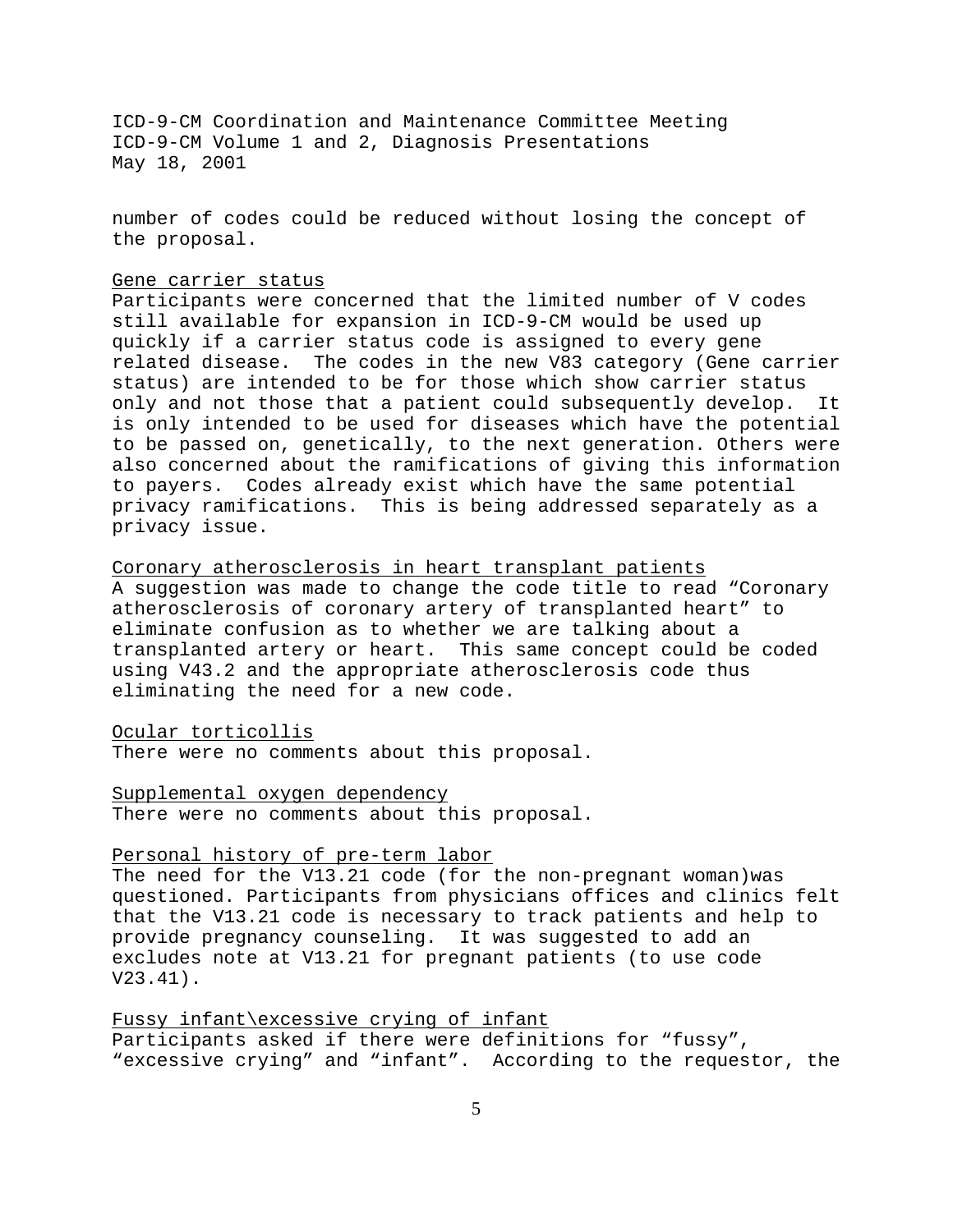American Academy of Pediatrics, this diagnosis is used by physicians when no cause is found for the symptoms. Infant is usually defined to be patients less than 12 months old but the AAP will be consulted for a definition.

Aqueous misdirection

There were no comments about this proposal.

# Disruption of operation wound

A question was asked whether external wound would be assumed if it were not documented in the record. This would be set up in the index that way, however, it's more likely that there would be documentation as to the type of wound. It was also suggested to review codes which exist for disruption to surgical wounds of specific organs, for possible overlap and need for exclusion notes.

### Dieulafoy lesion

It was suggested to have separate codes for the lesion with vs. without hemorrhage. Since hemorrhage is the presenting symptom for this diagnosis it will be added as a non-essential modifier. Additionally, it was asked whether you would code both the lesion and the hemorrhage or whether the hemorrhage is included in the code. The hemorrhage would be included in the code. It was also suggested to have an excludes note at the intestine code for duodenum (sending the coder to the stomach and duodenum site).

Scooter external cause code

There were no comments about this proposal.

### Perinatal conditions

Five separate proposals for code changes for perinatal conditions were presented.

Persistent fetal circulation

There were no comments regarding this proposal.

# Other respiratory conditions of fetus and newborn

A question was asked regarding the difference between respiratory failure and transient tachypnea of newborn (TTN). TTN is a more serious condition that does resolve. The respiratory failure is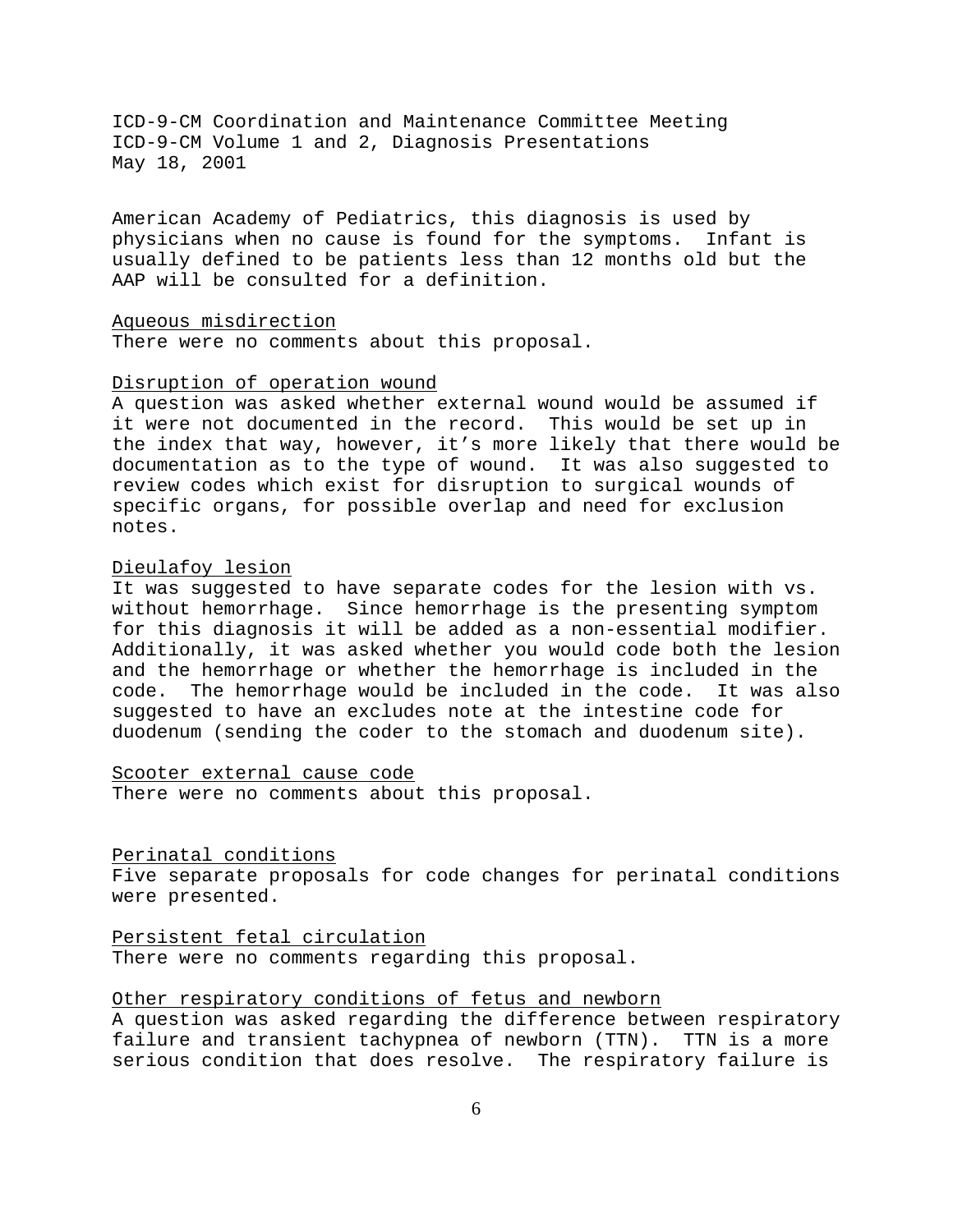a hyaline membrane disease. John Muldoon, representing the National Association of Children's Hospitals and Related Institutions (NACHRI), stated that these are different conditions with TTN being the more serious of the two.

## Other infections specific to the perinatal period

It was suggested to change the code title for the proposed code 771.82 to be similar to the rest of the subcategory. It was also pointed out that some neonatologists use septicemia and bacteremia interchangeably.

# Neonatal cardiac dysrhythmia

There is no way to code these conditions now. It was suggested to add excludes notes at their equivalent adult codes. It was also suggested to create a code 779.89 for other conditions currently in the 779.8 code.

## Weeks of gestation

A question was asked whether you could use more than one code in the 765 category on the same chart. Yes, because one code describes the birth weight information while the other describes the gestational age information. Some participants were not sure if the proposed code 765.3 Nonviability of newborn due to extreme immaturity was necessary. It was suggested to use the extreme immaturity codes only. It was pointed out that you cannot base information only on gestational age. Some premature newborns are developed enough to survive while others have the gestational age but are not fully developed and cannot survive. Weeks of gestation is very important information which helps predict the probability of developmental problems later.

#### Torus fractures

There were no comments regarding this proposal.

### Aftercare codes

Roslyn Laakso, R.H.I.T., CCS-P, representing the Long-Term Care Section of the American Health Information Management Association (AHIMA) presented this proposal. Discussion centered around defining convalescence vs. aftercare and whether to expand either V54 (other orthopedic aftercare)or V66 (convalescence and palliative care) or both. Participants felt it was important to have more detail as to the location of the healing fracture